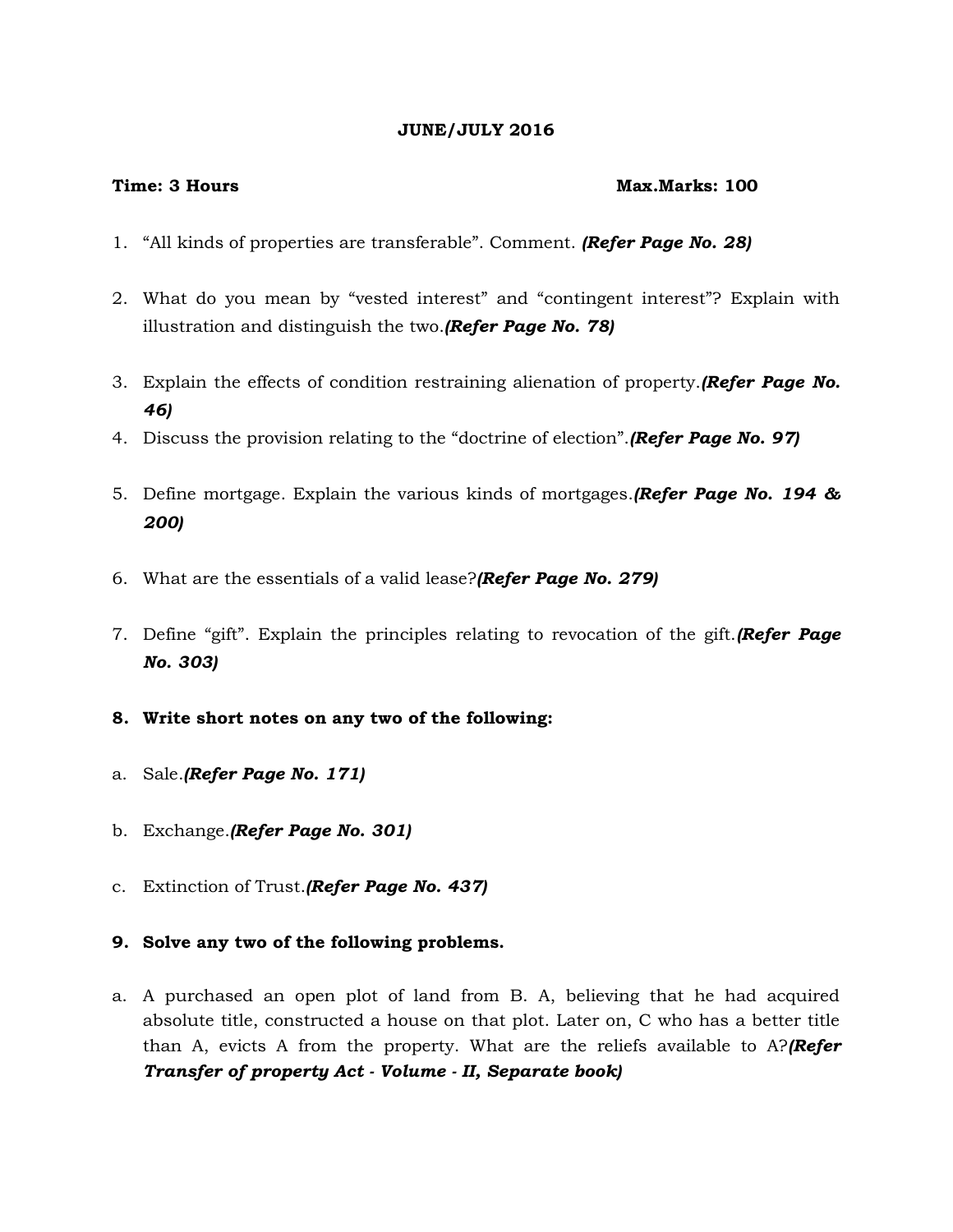- b. A property is transferred to 'A' for life, then to his first son (unborn) for life and then to A's second son X absolutely. Is the transfer valid?*(Refer Transfer of property Act - Volume - II, Separate book)*
- c. A sues B in respect of a house in B's possession. During the pendency of the suit, B sells the house to C. A wins the case. Is C bound by the decree of the Court?*(Refer Transfer of property Act - Volume - II, Separate book)*

# 498949

## **DECEMBER - 2016**

#### **Duration : 3 Hours Max. Marks: 100**

#### *Instructions:*

- *1. Answer Q. No. 9 and any five of the remaining questions.*
- *2. Q. No. 9 carries 20 marks and the remaining questions carry 16 marks each.*
- *3. Answers should be written either in English or Kannada completely.*
- 1. State the rule against perpetuity as provided in the Transfer of property Act. *(Refer Page No. 67)*
- 2. Who is an ostensible owner? When can a transferee from an ostensible owner get a good title against the real owner?*(Refer Page No. 122)*
- 3. "Once a mortgage is always a mortgage." Explain. *(Refer Page No. 224)*
- 4. What is lease? How lease may be determined?*(Refer Page No. 288 & 293)*
- 5. Define sale. Distinguish it with contract for sale.*(Refer Page No. 171)*
- 6. Explain doctrine of lis pendens. Discuss whether the doctrine applies to court sales. *(Refer Page No. 148)*